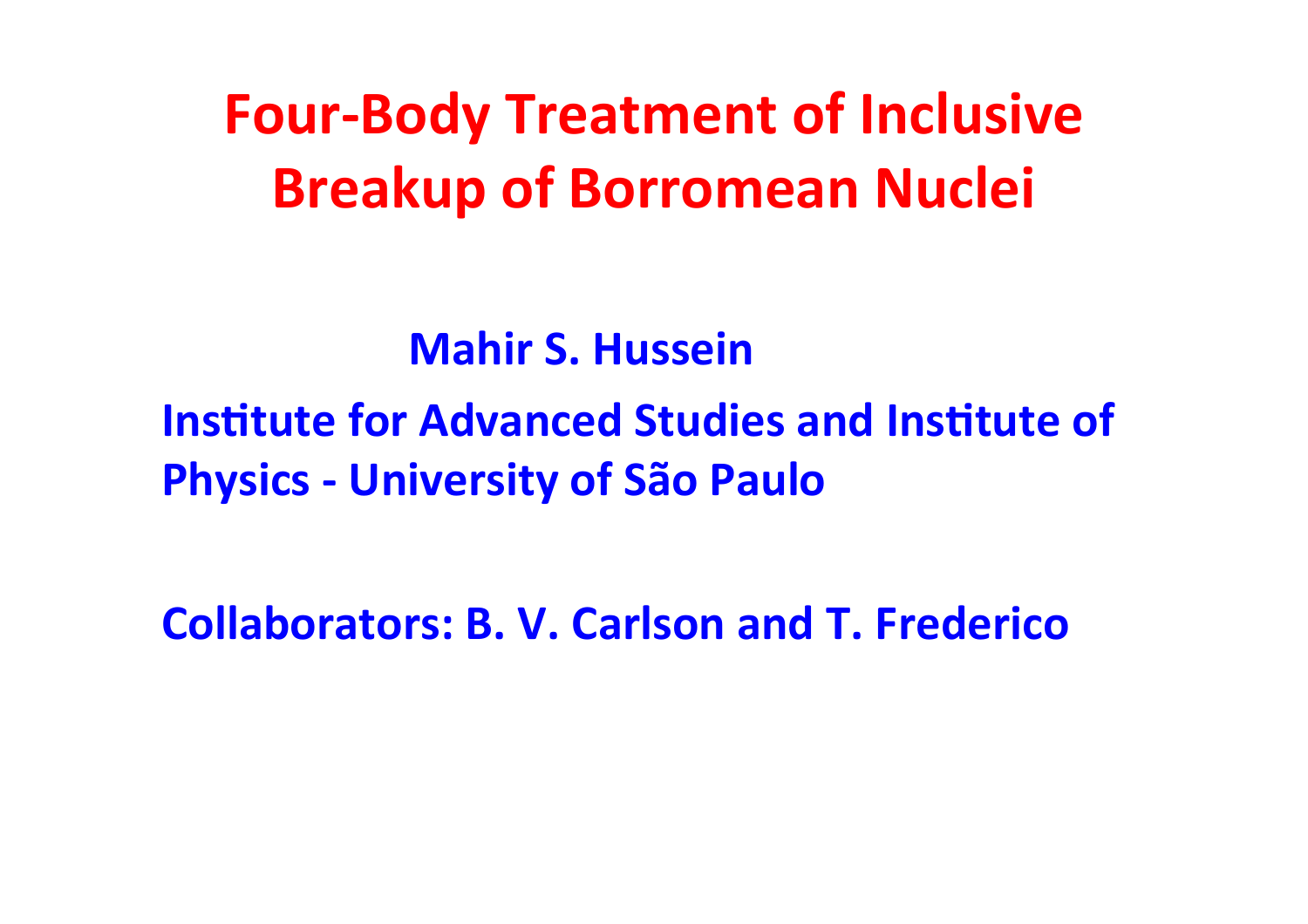## **CONTENTS**

- Introduction
- Inclusive Breakup Cross Section
- The Austern Formula
- Recent calculation, of (d,p) reactions
- Recent extensions:
- Inclusive Breakup of 3-Fragment Projectiles
- Inclusive Breakup of Borromean Nuclei
- Conclusions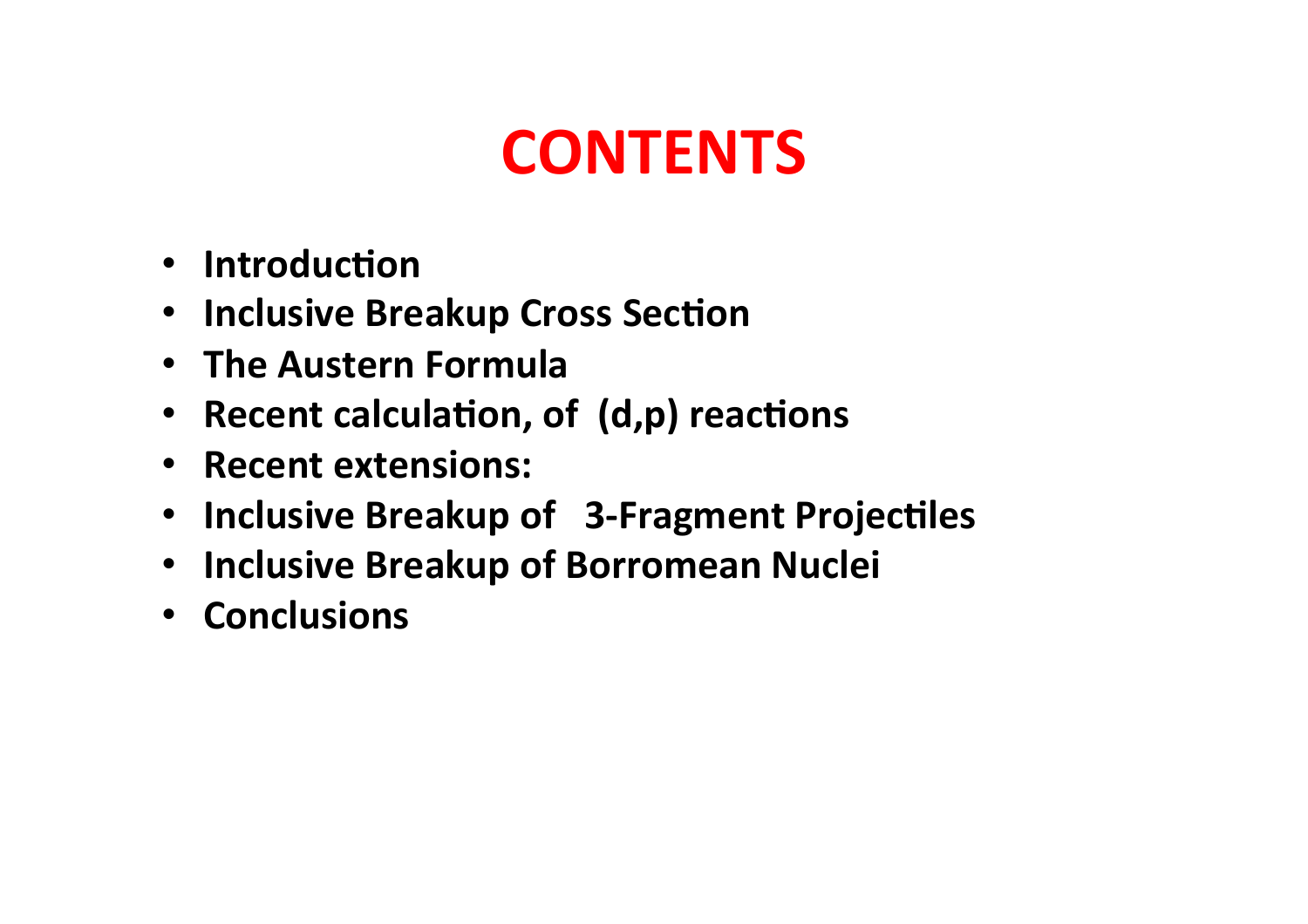**The inclusive breakup of cluster type nuclei is an** important source of information about the interacting sub-system. The spectrum of the **observed** fragment, **b**, in reactions of the type, **a** + **A** ----  $\rightarrow$  **b** + (x + **A**),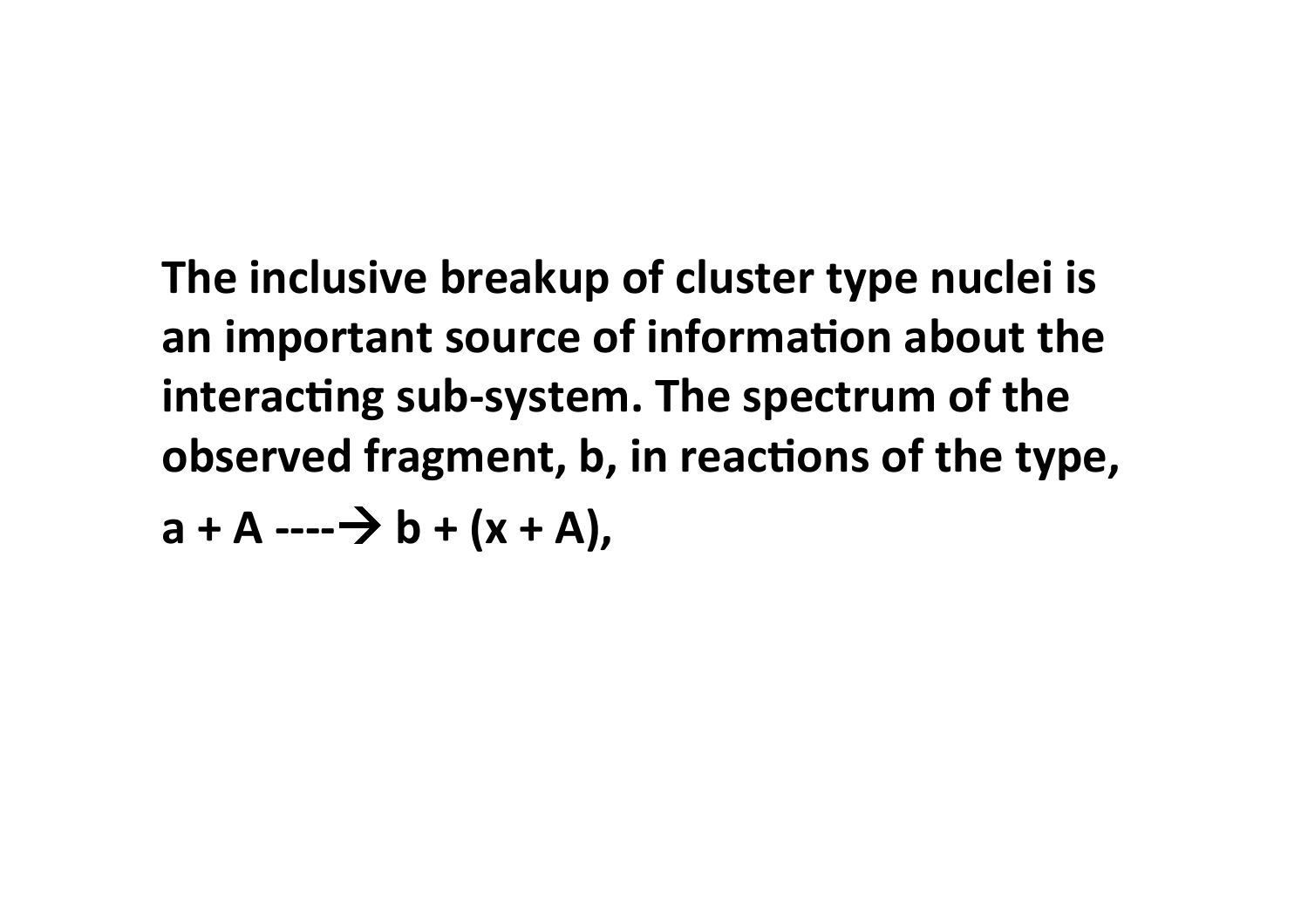**furnishes the reaction cross section of the (x +** A) subsystem, which is otherwise not available **from** a primary  $x + A$  reaction. This is the spirit **of the Surrogate method, which is applied in the (d, p) reaction to get the**  $(n+A)$  **"capture" cross** section.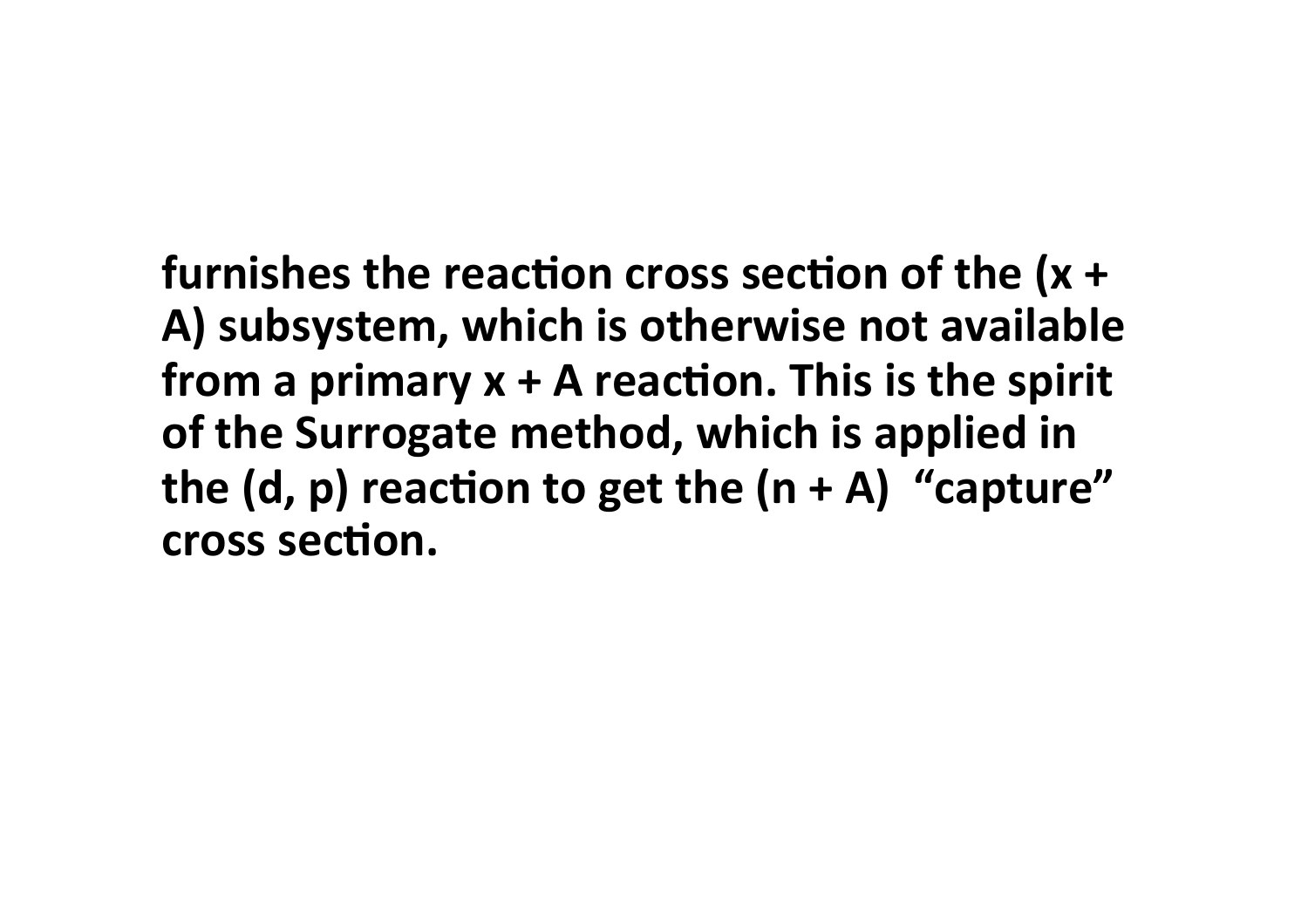### **The Inclusive Breakup Cross Section**

**Use&the spectator model where the observed fragment, b, suffers only elastic scattering and does not otherwise interact with the target. The spectrum of b was derived by several people and is** obtained through judicial application of direct **reaction theory in conjuction with operator identities and sum rules.**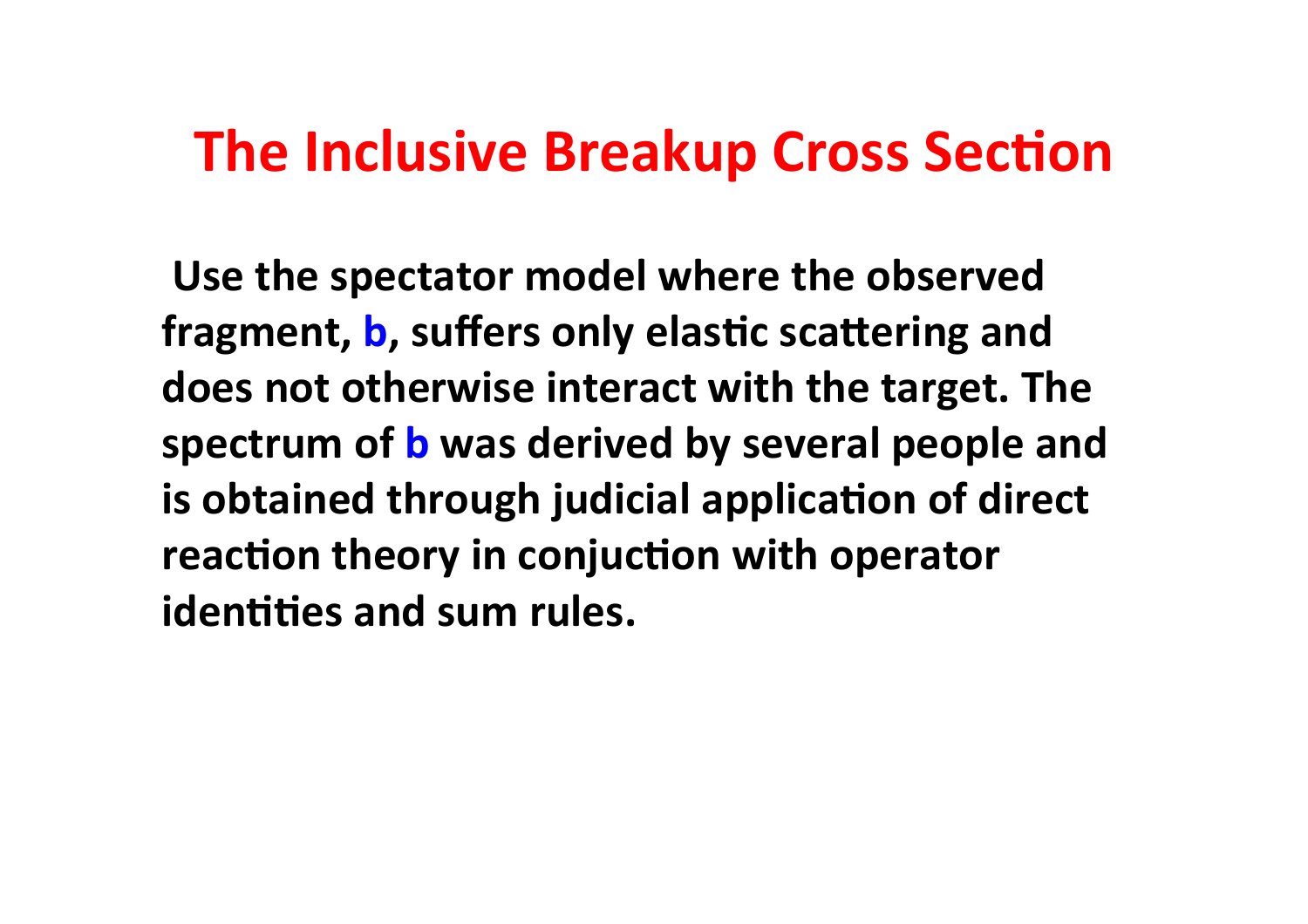$d^2σ/dΩ_b dE_b = d^2σ<sup>(EB)</sup>/dΩ_b dE_b +$ **d2**σ**(NEBP)/d**Ω**bdEb**

**The first term is the elastic breakup (EB) given by,**

 $d^2\sigma^{(EB)}/d\Omega_h dE_h = (2\pi/\hbar v_a)$  $\sum_{(kx)} |\langle \chi^{(-)}_{b} \chi^{(-)}_{b} \chi^{(-)}_{x}| V_{xb} | \Psi^{(+)}_{(3B)} \rangle |^{2}$  $\delta$ **(E<sub>a</sub>-E<sub>x</sub>)** 

**while the second one is the non-elastic breakup (NEB)** cross section.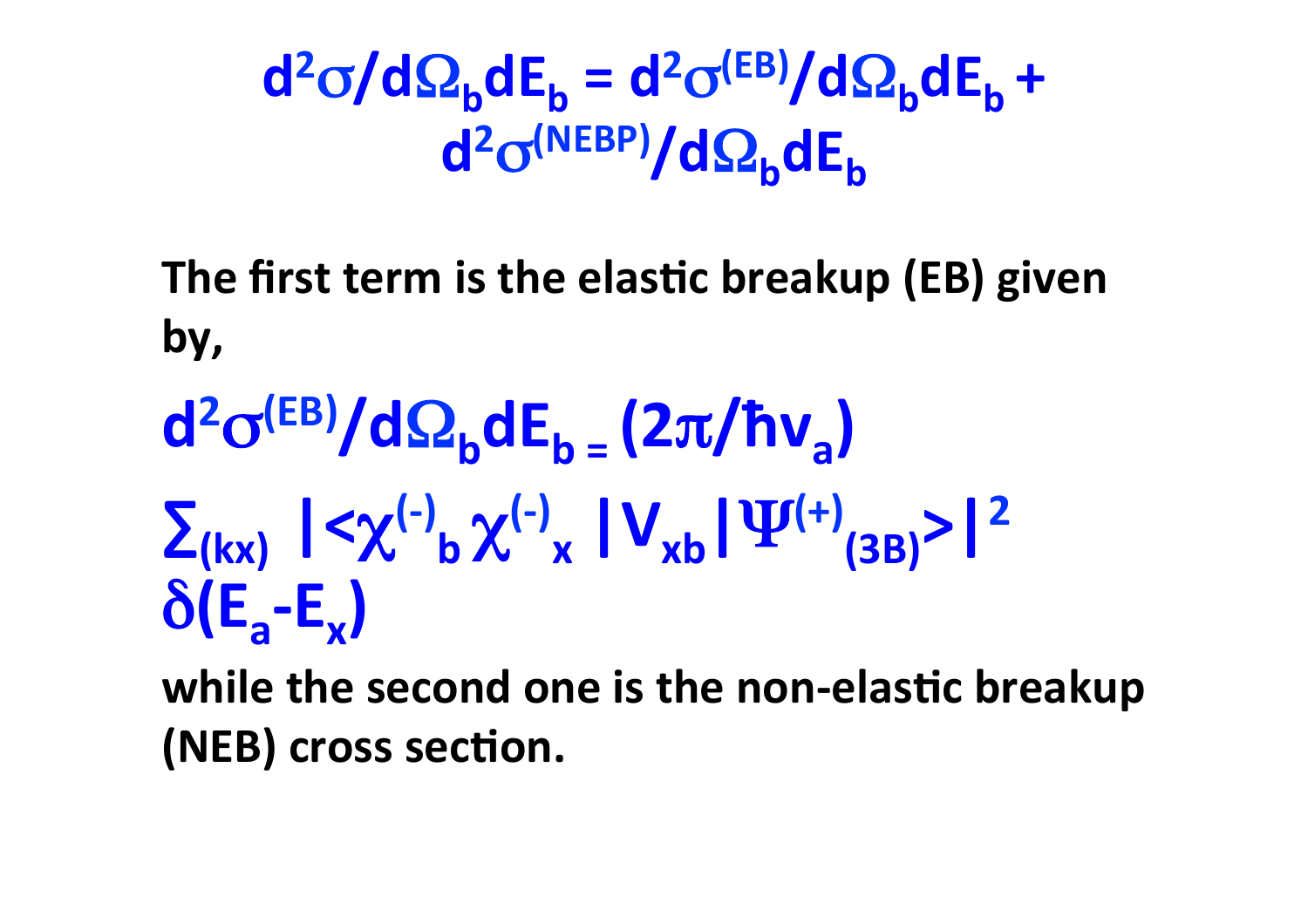**d2**σ**(NEB)/d**Ω**bdEb**  $= (2/hv) < \rho_x |W_x| \rho_x$ 

The source function of the interacting **x** fragment is:

 $\rho_x = (χ<sup>(-)</sup><sub>b</sub> | ψ<sup>(+)</sup><sub>3B</sub>)$ 

**W**<sub>x</sub> is the imaginary part of x optical potential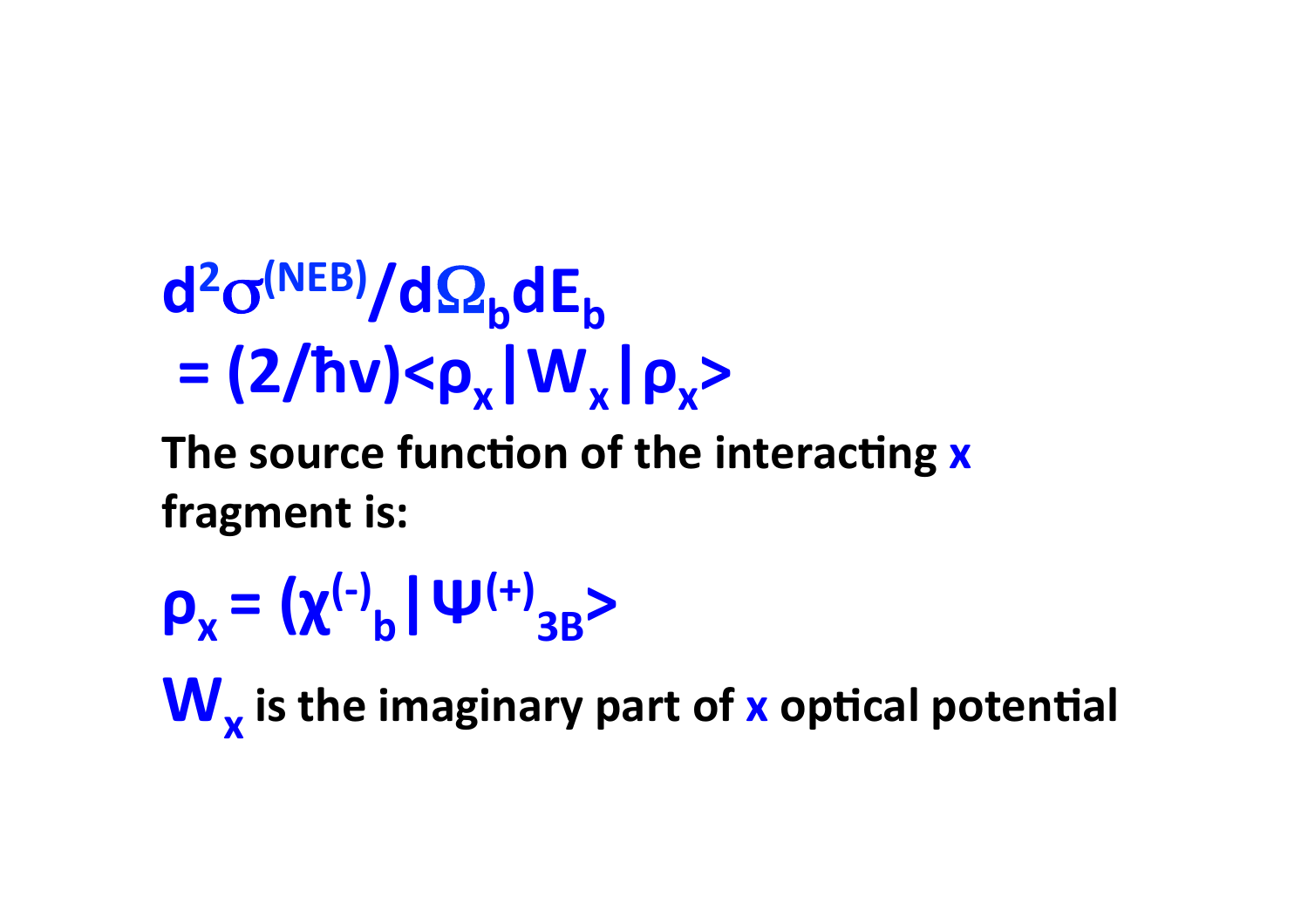**We shall concentrate our attention on the NEB cross section.** 

**For&thi**s!**purpose we turn now to briefly review what has become known as the Austern formula given above**

d<sup>2</sup>σ<sup>(NEB)</sup>/dΩ<sub>b</sub>dE<sub>b</sub>  $\mathbf{E} = (2/\hbar \dot{v}) \rho_{b}(\dot{\mathbf{E}}_{b}) \ddot{\mathbf{J}} d\mathbf{r}_{x} [(\chi^{(-)}_{b}|\Psi^{(+)}_{(3B)})(\mathbf{r}_{x})]^{2} W_{x}(\mathbf{r}_{x})$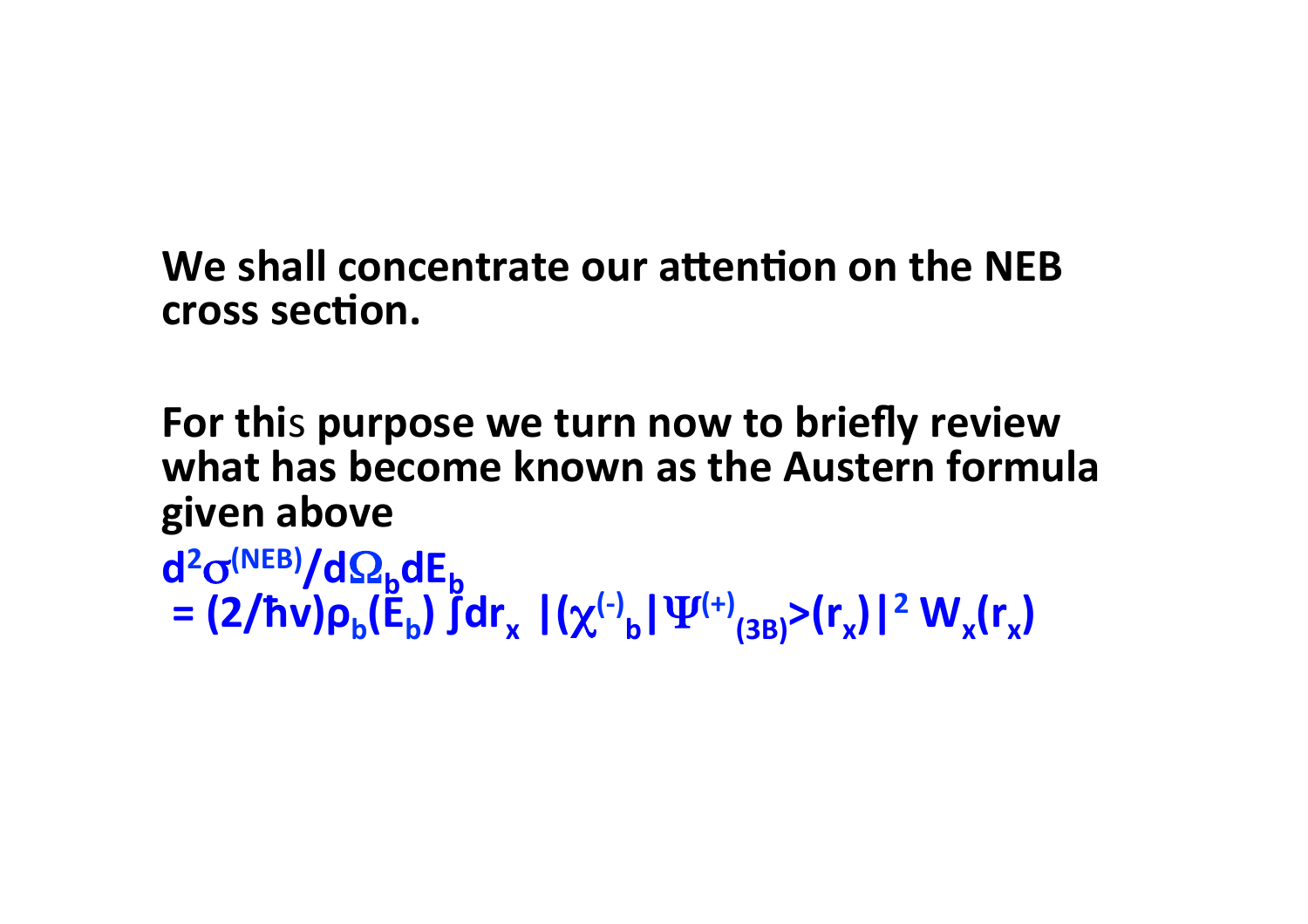**where**  $\Psi^{(+)}_{(3B)}$  **is the exact three-body, b + x + A, scattering wave function times the intrinsic wf of** the projectile,  $\chi^{(-)}$ , is the distorted wave of **b**, and  $E_a = E_b + E_x$  $[E_x - K_x - K_b - U_x - U_b - V_{xb}] \Psi^{(+)}_{(3B)} = 0$  $\left[\mathbf{E}_\mathbf{b} - \mathbf{K}_\mathbf{b} - \mathbf{U}^{\dagger}_{\mathbf{b}}\right] \chi^{(-)}_{\mathbf{b}} = 0$ ,  $\rho_h(E_h)$  is the density of states of **b W<sub>x</sub>(r<sub>x</sub>) is the imaginary part of the optical** 

**potential of x, U<sub>x</sub>**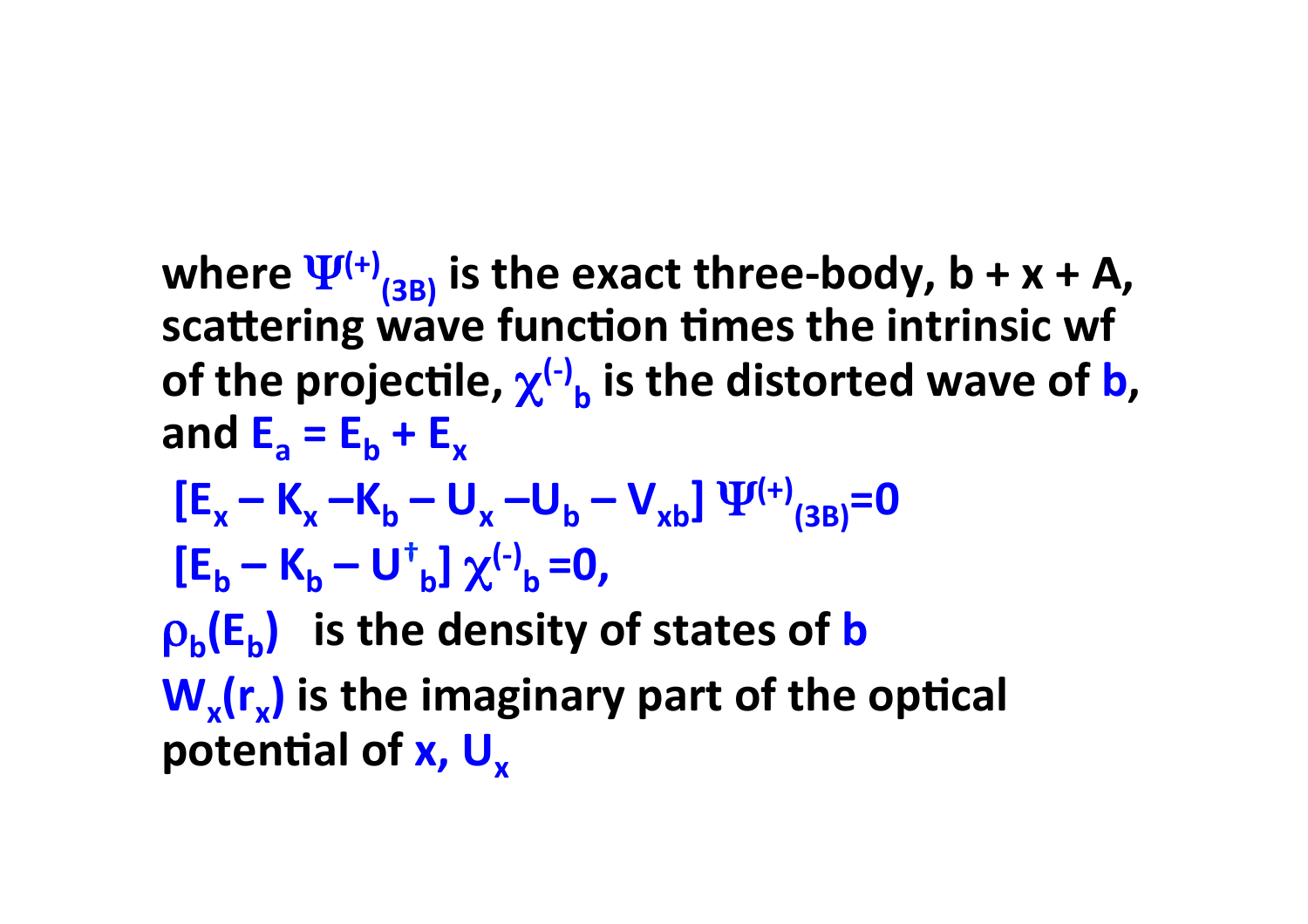**The following papers used a DWBA approximation** for  $\Psi^{(+)}_{(3B)}$  along the lines of IAV (Phys.Rev C. 32, 431(1985)), UT(Phys. Rev. C 24, 1348 (1981)), and **HM&(Nucl.&Phys.&A,&445,&124&(1985):**

**-G. Potel, F. M. Nunes, and I. J. Thompson, Phys. Rev.&C&92,&034611&(2015).&**

**9J.&Lei&and&A.&M.&Moro,&Phys.&Rev.&C&92,&044616& (2015); J. Lei and A. M. Moro, C 92, 061602(R) (2015).**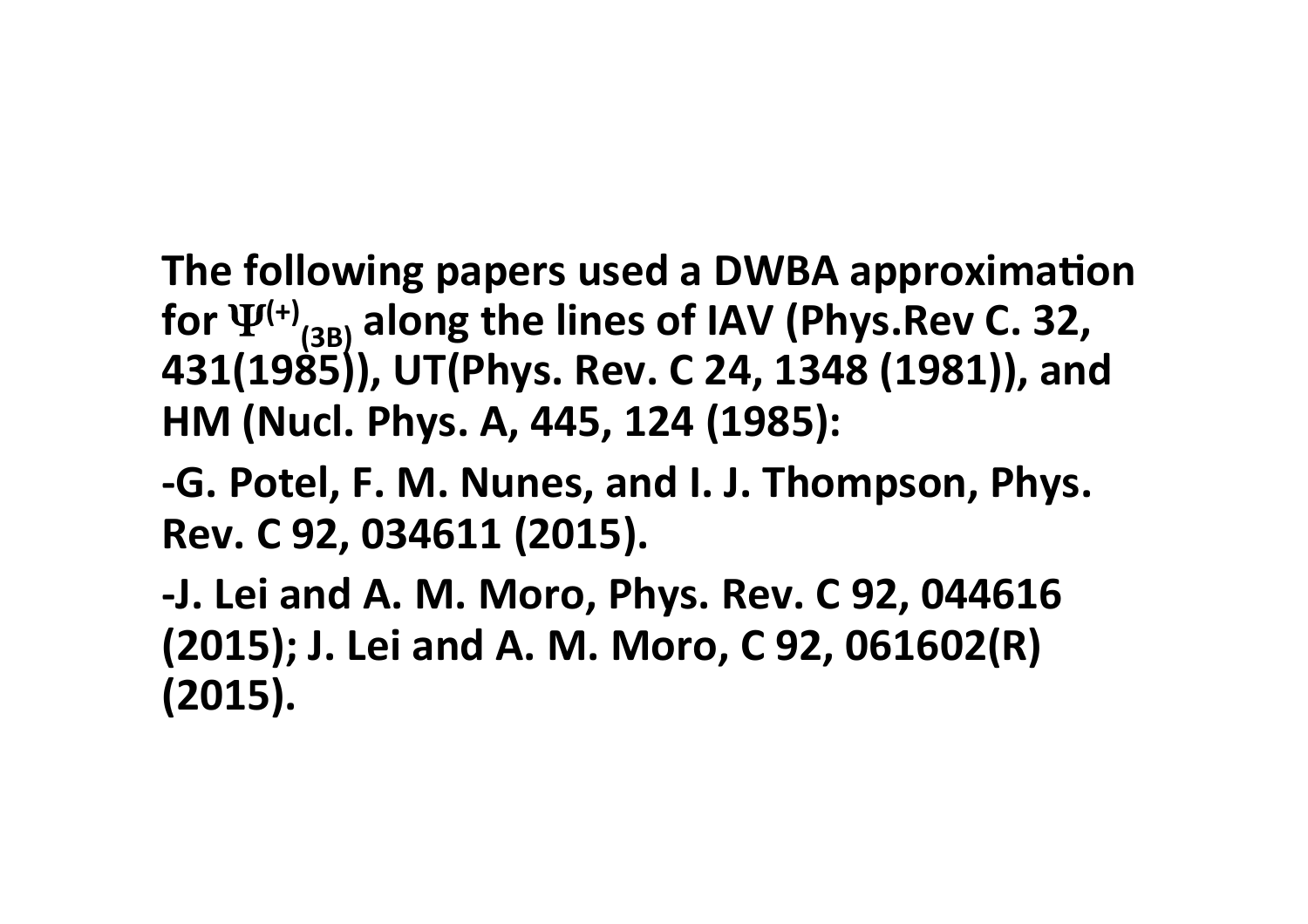**-B.V. Carlson, R. Capote, M. Sin,** 

**Few-Body Syst. 57, 307 (2016).** 

They calculated the spectrum of the protons in the (d, p) reaction and extracted the neutron "capture" cross section using the IAV **expression(DWBA version of the Austern** formula). These three DWBA-based theories are related: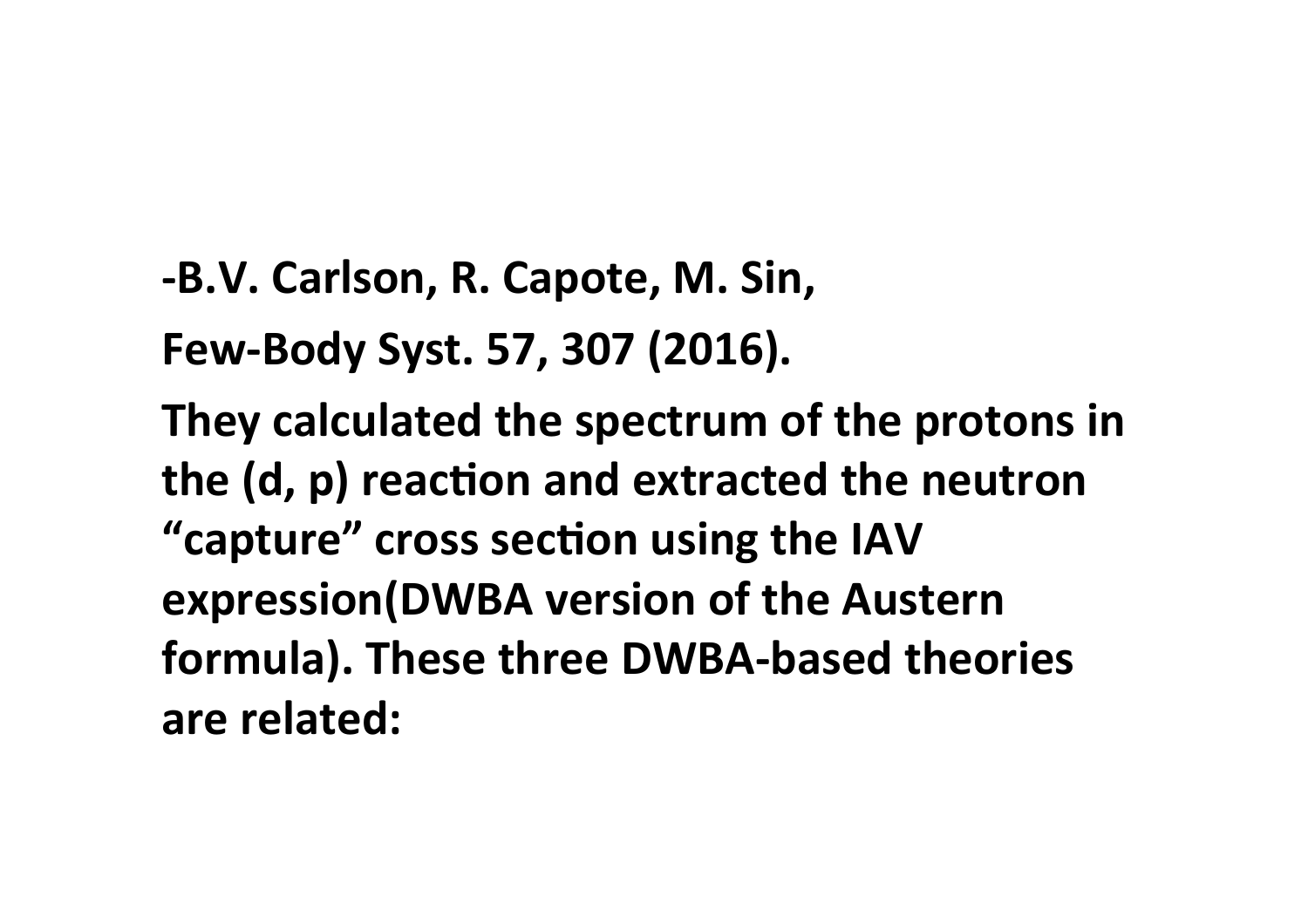$(\chi^{(-)}_{b} | \Psi^{(+)}_{(IAN)}) = (\chi^{(-)}_{b} | \Psi^{(+)}_{(UT)}) + (\chi^{(-)}_{b} | \Psi^{(+)}_{(HM)})$ where,

 $(\chi^{(-)}\circ \mathbf{I} \Psi^{(+)}\circ \mathbf{I}(\mathbf{A}\mathbf{V}))$  =  $\mathbf{G}_{\mathbf{x}}(\chi^{(-)}\circ \mathbf{I} \mathbf{V}_{\mathbf{x}\mathbf{b}}|\chi^{(+)}\circ \mathbf{I}(\mathbf{A}\mathbf{b})$  >  $\left(\chi^{(-)}\right|_b \left| \Psi^{(+)}\right|_{(UT)} = G_x(\chi^{(-)}\right|_{b} \left| \left[ U_x + U_b - U_a \right] \right| \chi^{(+)}\right|_{a} \phi_a >$  $\left(\chi^{(-)}\right)_b |\Psi^{(+)}(hm)\right>=\left(\chi^{(-)}\right)_b |\chi^{(+)}(ah)\right>=$ **G<sub>x</sub>** is the optical Green's function of the interacting fragment x,

 $G_v = [E_v - K_v - U_v + i \epsilon]^{-1}$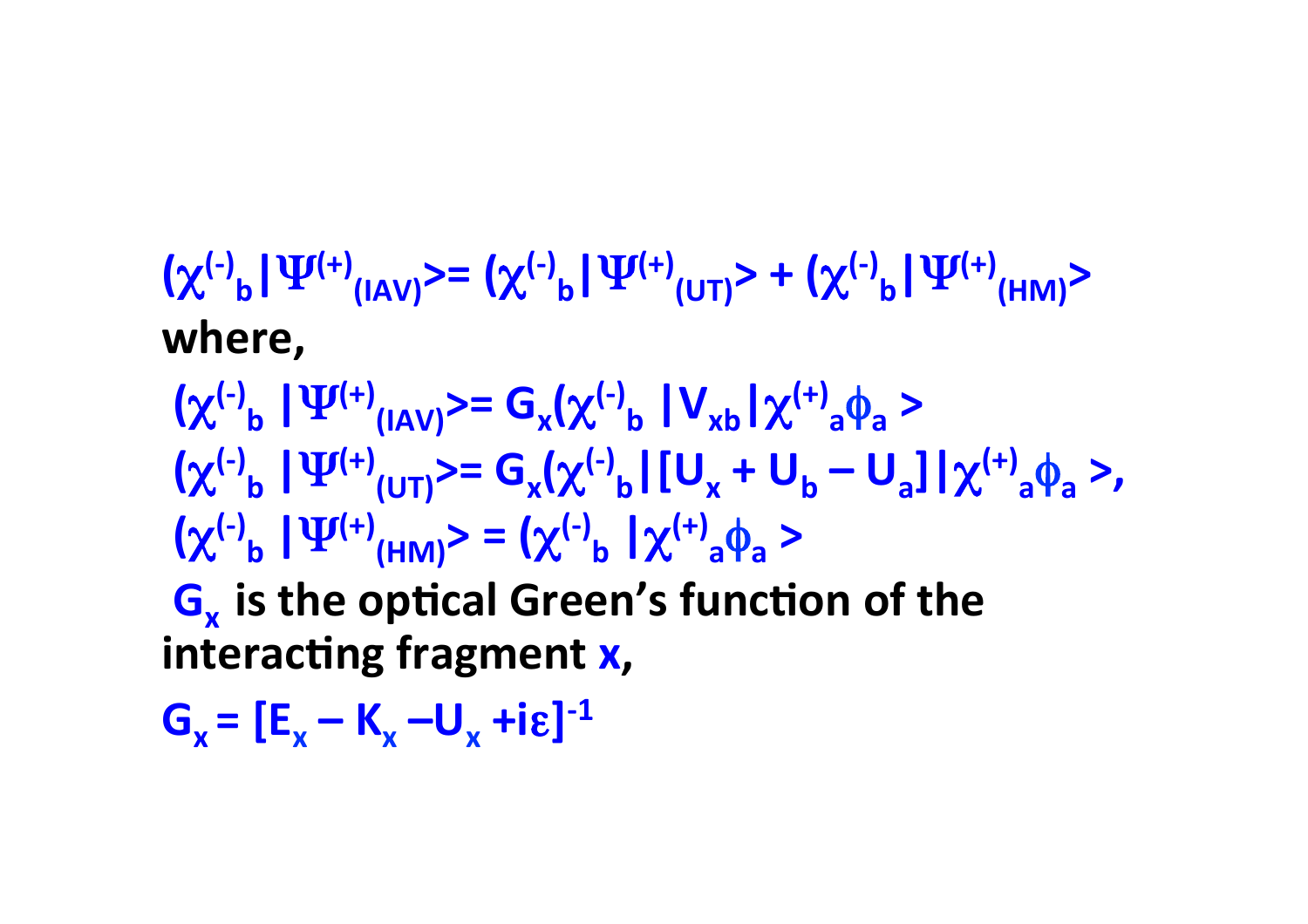We must mention that the extracted "capture" cross section,

 $\sigma_{(xA)} = (k_x / E_x) \int dr_x |(\chi^{(-)}_b| \Psi^{(+)}_{(IAV)})^2 (r_x)|^2 W_x(r_x)$ **is** the total reaction cross section of **x**. To **obtain the capture or fusion cross section, one must subtract the direct part. This latter part would** account for inelastic neutron scattering from the target.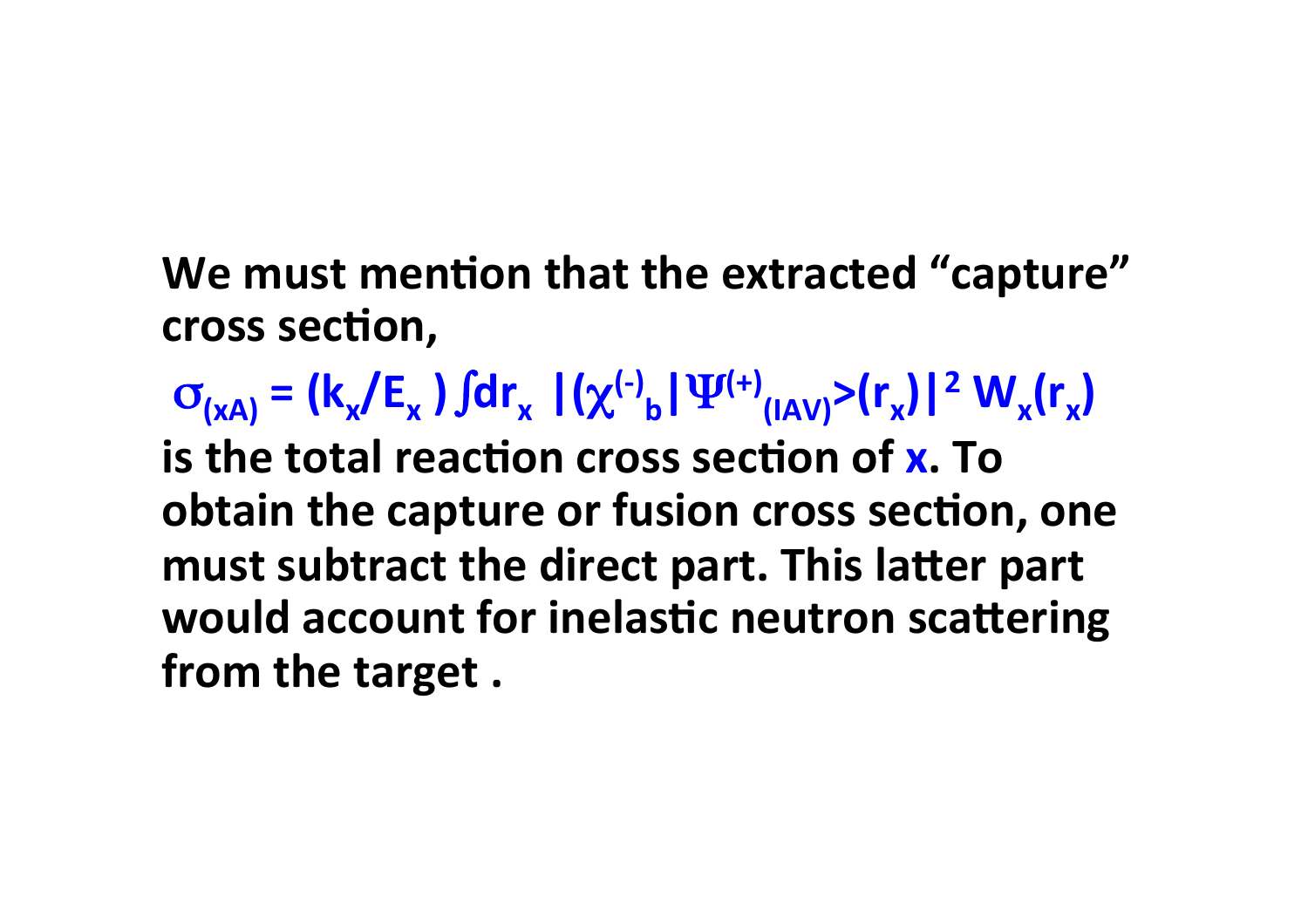# **Recent extensions: Inclusive Breakup of Three-Fragment Projectiles**

For a three-fragments, clustered projectiles, the **inclusive breakup cross section has been recently derived. Calling the projectile** 

 $a = b + x_1 + x_2$ , the spectrum of b in the reaction  $a + A \rightarrow b + (x_1 + x_2 + A)$  is  $d^2σ/dΩ_b dE_b = d^2σ^{(EB,4B)}/dΩ_b dE_b + d^2σ^{(NEB,4B)}/dΩ_b dE_b$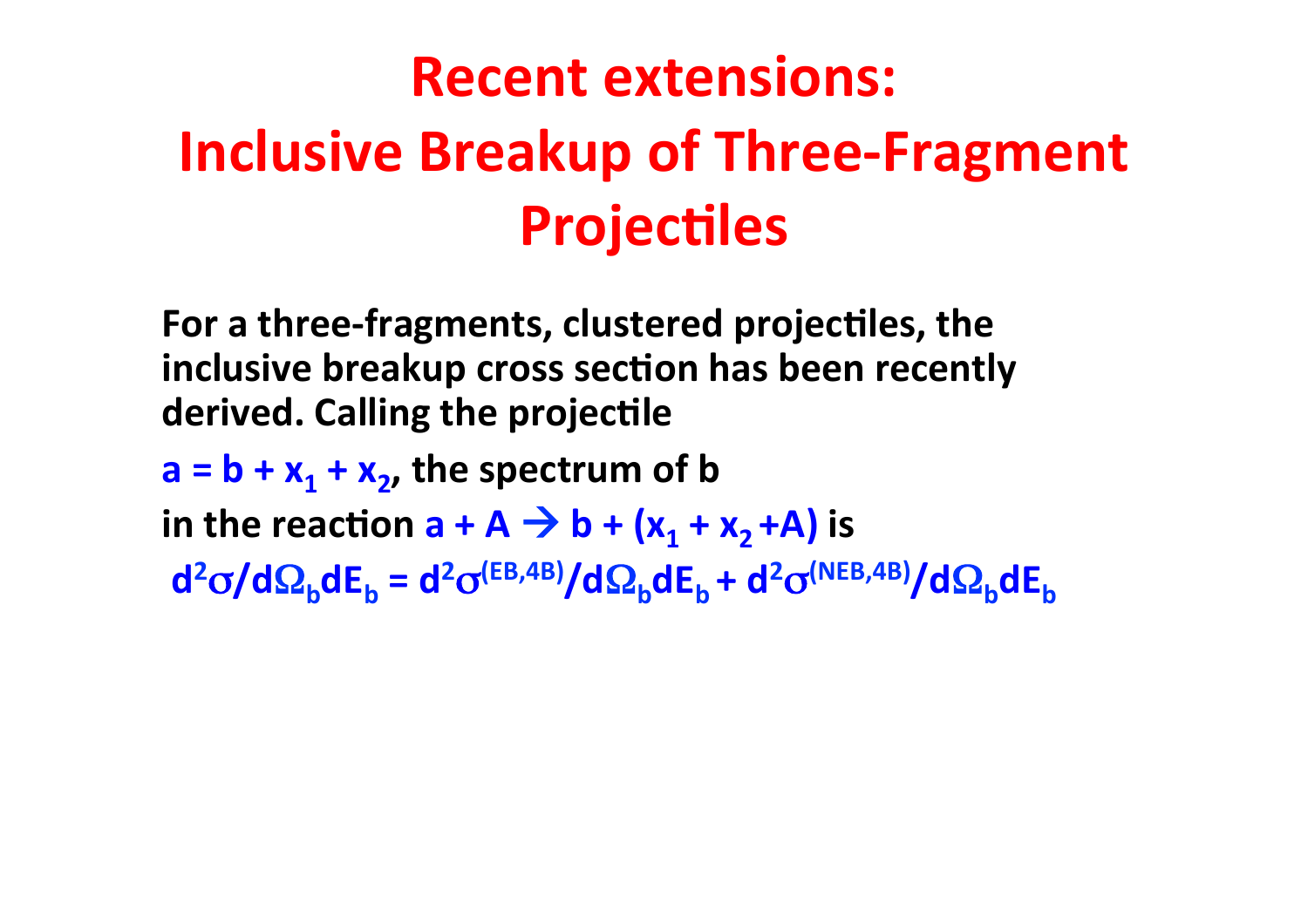#### **The 4B elastic breakup cross section,**

 $d^2\sigma^{(EB,AB)}/d\Omega_b dE_b = (2\pi/\hbar v_a)\sum_{(kx1, kx2)}$  $|\langle \chi^{(-)}\rangle_{b} \psi_{\chi}^{(-)}| [V_{x1,b} + V_{x2,b}] | \Psi^{(+)}_{(4B)}| \rangle |^{2} \delta(E_{a} - E_{x1} - E_{x2})$ 

**where**  $\psi^{(-)}$ <sub>*x*</sub> ≡  $\psi^{(-)}$ <sub>(x1+x2)</sub> is the 3B scattering wf of **the unobserved fragments.&**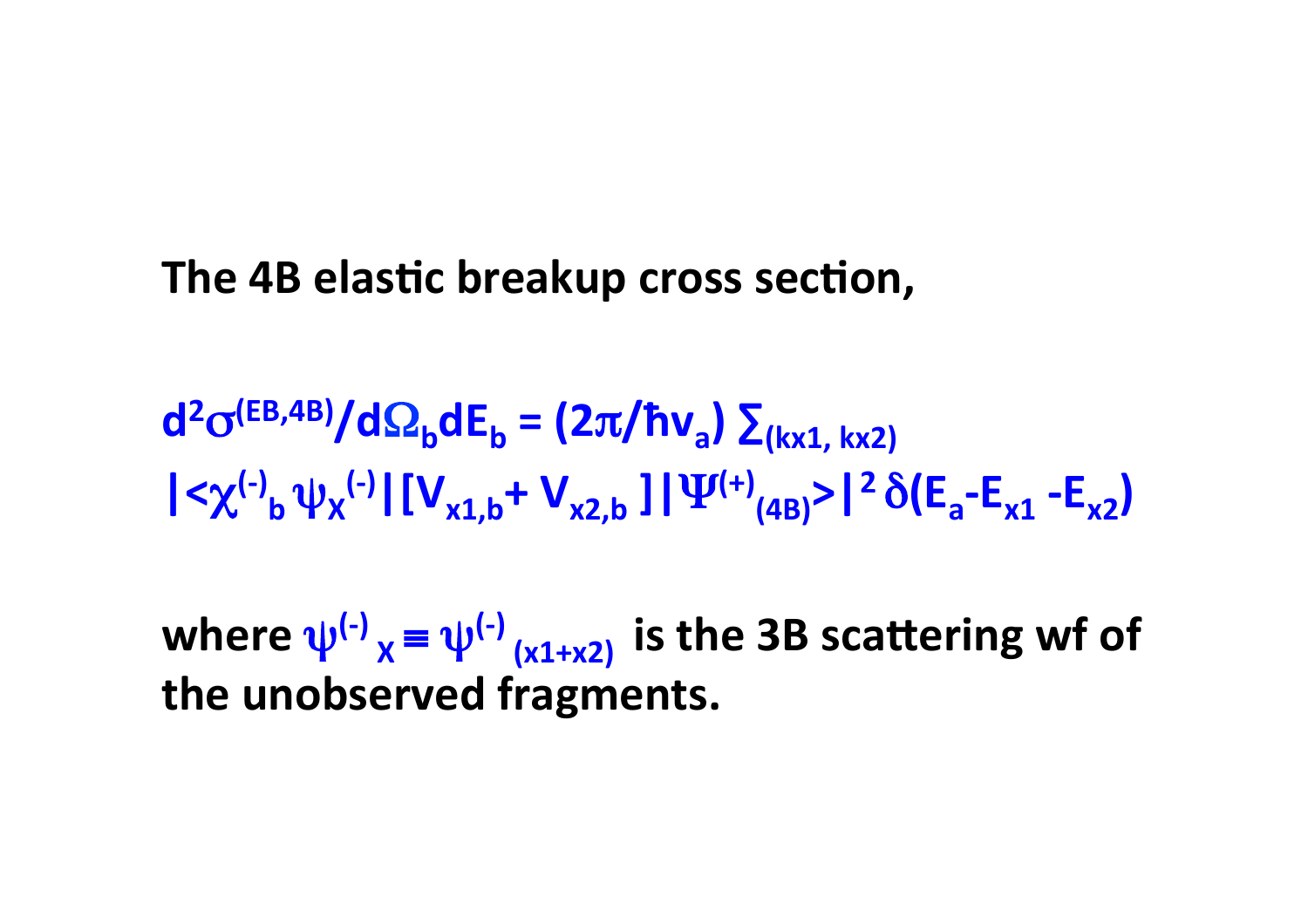### These fragments interacts with each other through  $V_{x1}$   $_{x2}$  as they scatter off the target through the optical potentials

# $\bigcup_{x1}$  and  $\bigcup_{x2}$  $E_{(x1 + x2)}$ - K<sub>x1</sub> – K<sub>x2</sub> – U<sub>x1</sub> – U<sub>x2</sub> –  $V_{x1x2}$ ]  $\psi^{(+)}_{(x1+x2)} = 0$ .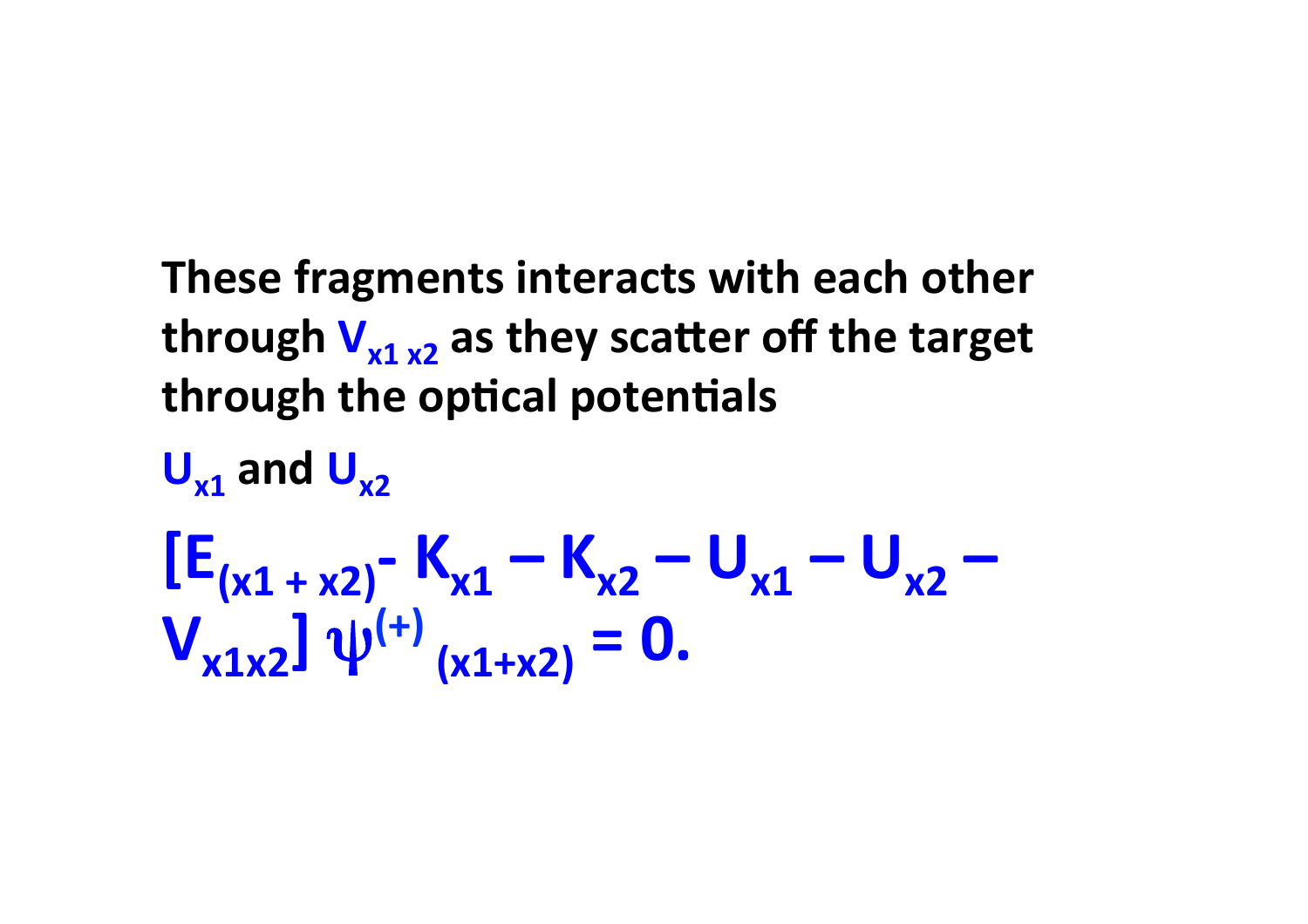**The&NEB&is derived to be d2**σ**(NEB,4B)/d**Ω**bdEb&=(2/ħva)&**ρ**b(Eb)&** ∫dr<sub>x1</sub> dr<sub>x2</sub>  $|(\chi^{(-)}_{b}|<\Psi^{(+)}_{(4B)})>|^{2}$  $[W_{x1}(r_{x1})+W_{x2}(r_{x2})+W_{3B}(r_{x1},r_{x2})]$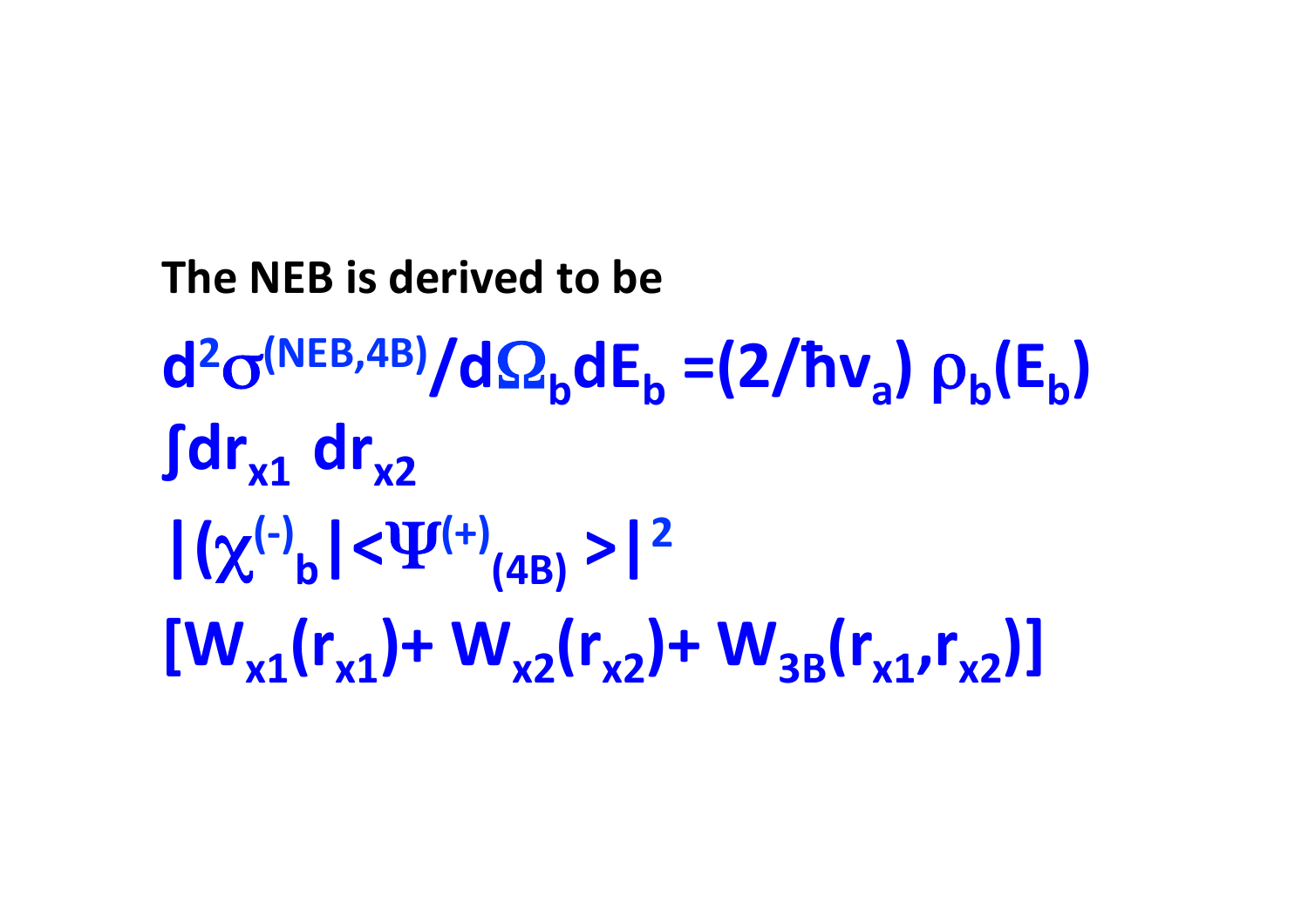

 $X_1$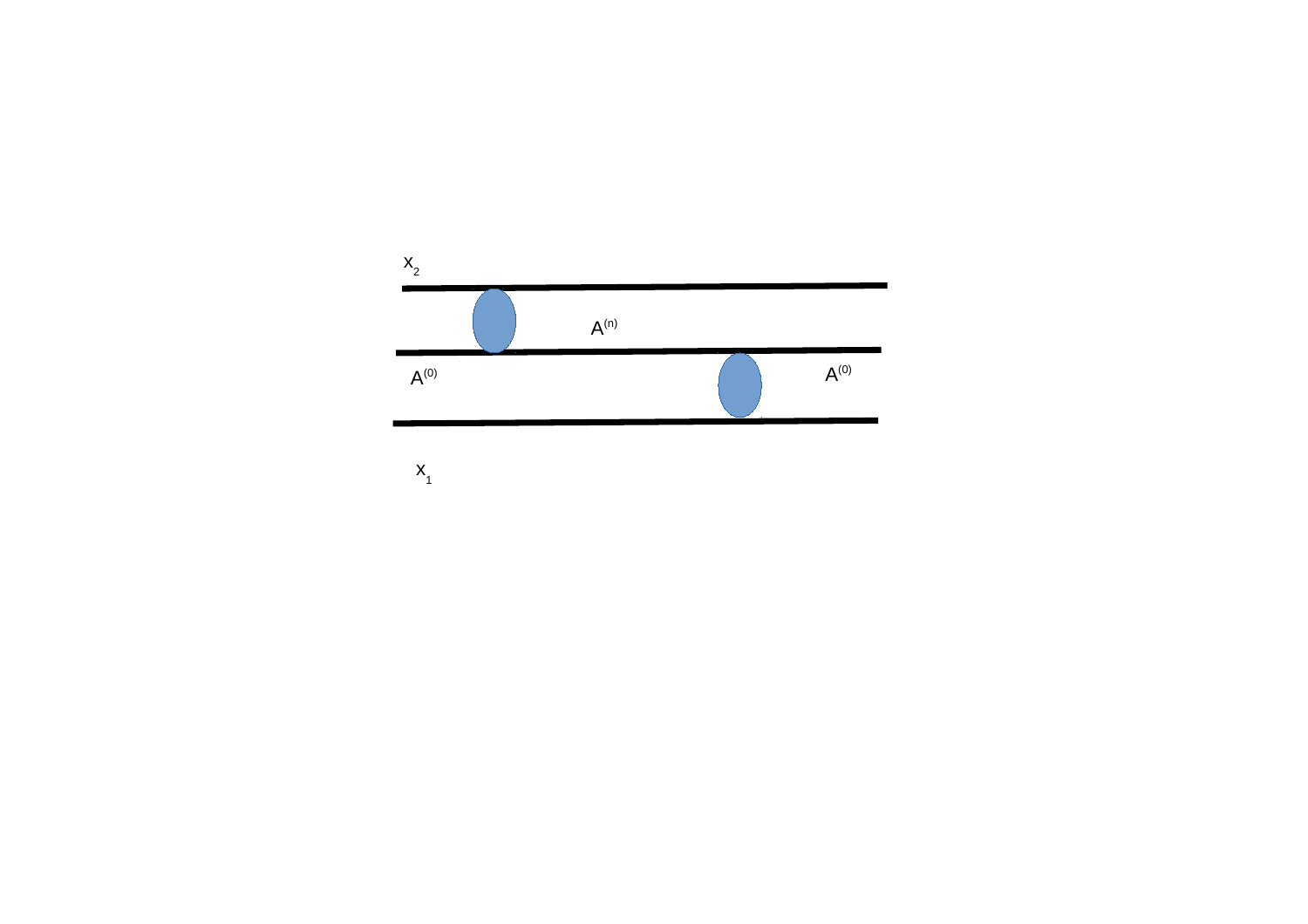### **The calculation of the total "reaction cross** section" of the three-body sub-system  $x_1 + x_2 +$ A, namely.

 $\sigma$  (R, (x<sub>1</sub> + x<sub>2</sub>)A)= F(k<sub>x1</sub>,k<sub>x2</sub>)  $\int dr_{x1} dr_{x2} |(\chi^{(-)}_{b}| < \Psi^{(+)}_{(4B)}) > |^{2} [W_{x1}(r_{x1})+$  $W_{x2}(r_{x2})+W_{3B}(r_{x1},r_{x2})$ ].

**Can it be done (the first two terms) by integrating the three-body NEB cross section over&energy and solid angle?&This amounts to getting the yield of**  $x_2$  **and that of**  $x_1$ **.**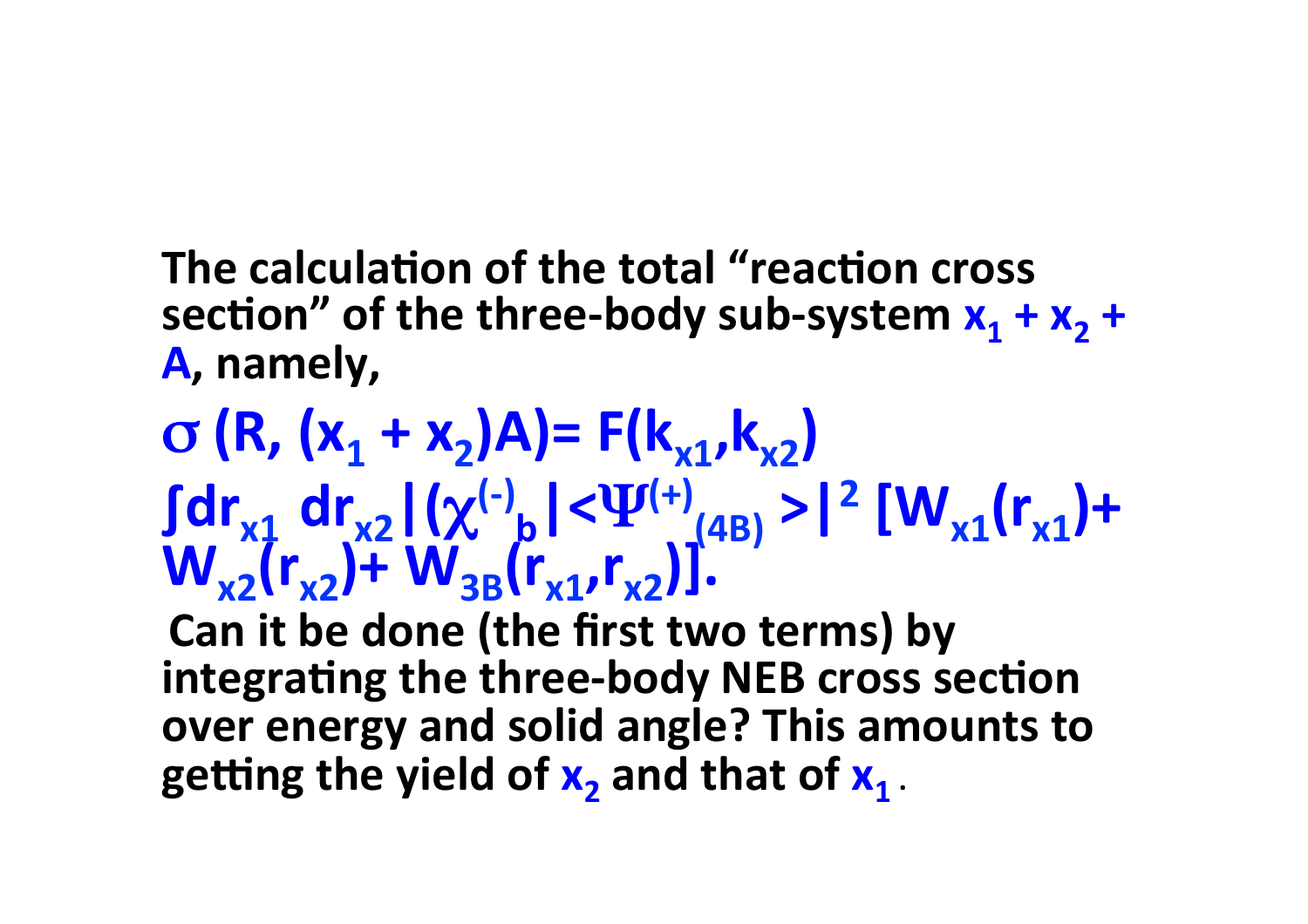**The three-body absorption term related to**  $W_{3B}(r_{x1},r_{y2})$  needs a theory! We are working on **this. This can be of great importance in nuclear structure e.g. The transfer of two correlated neutrons to the target, in say, (t,p) reactions, and the possible excitation of Giant Pairing Vibration Resonance (GPVR)(pp-hh coherent** excitations).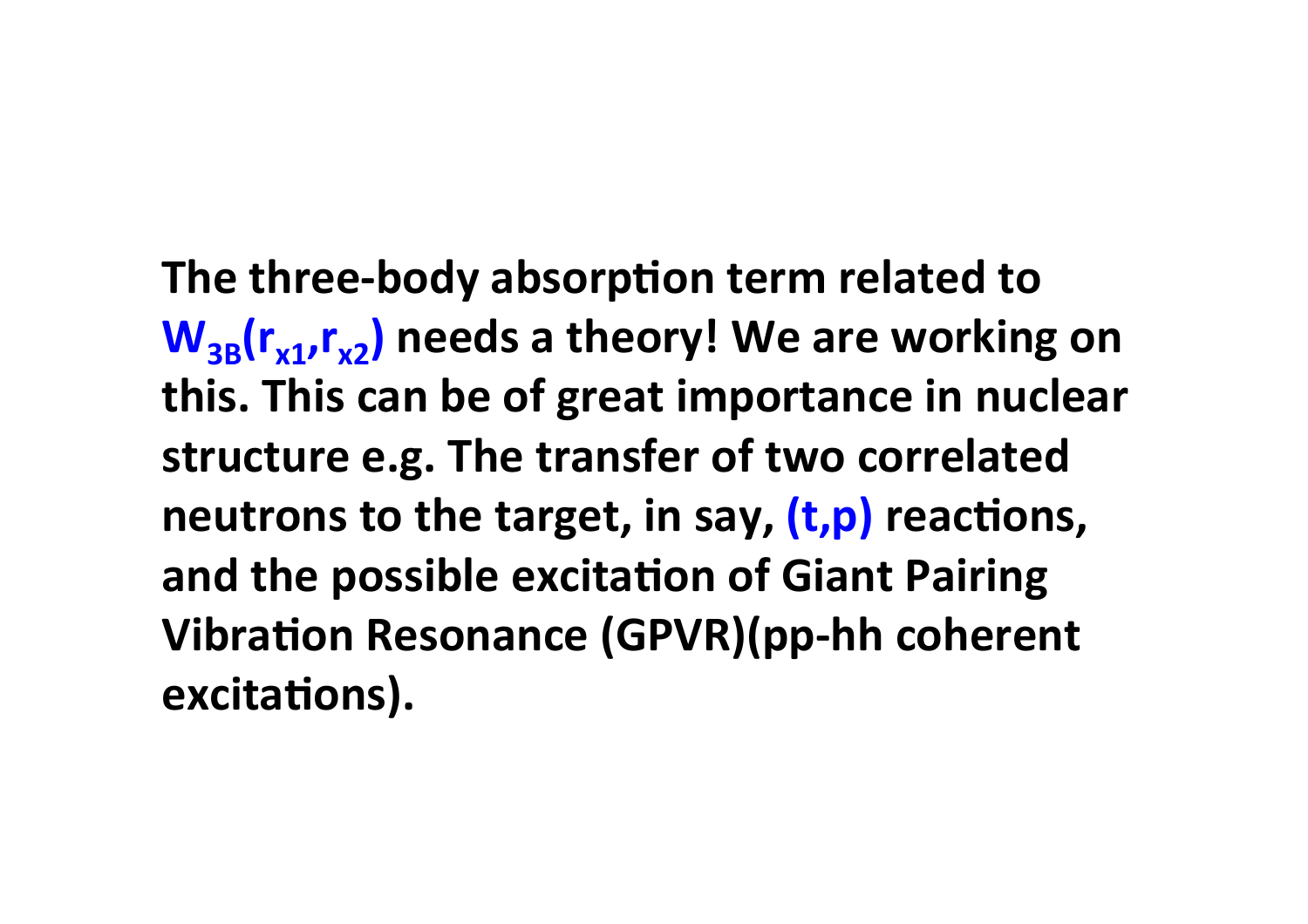### **Inclusive Breakup of Borromean Nuclei**

The cases of  ${}^{6}$ He,  ${}^{11}$ Li,  ${}^{14}$ Be,  ${}^{22}$ C are of interest, as the three-body system has the interesting property of not having any of its two-body subsystems bound on their own. Accordingly two-body correlations are very important.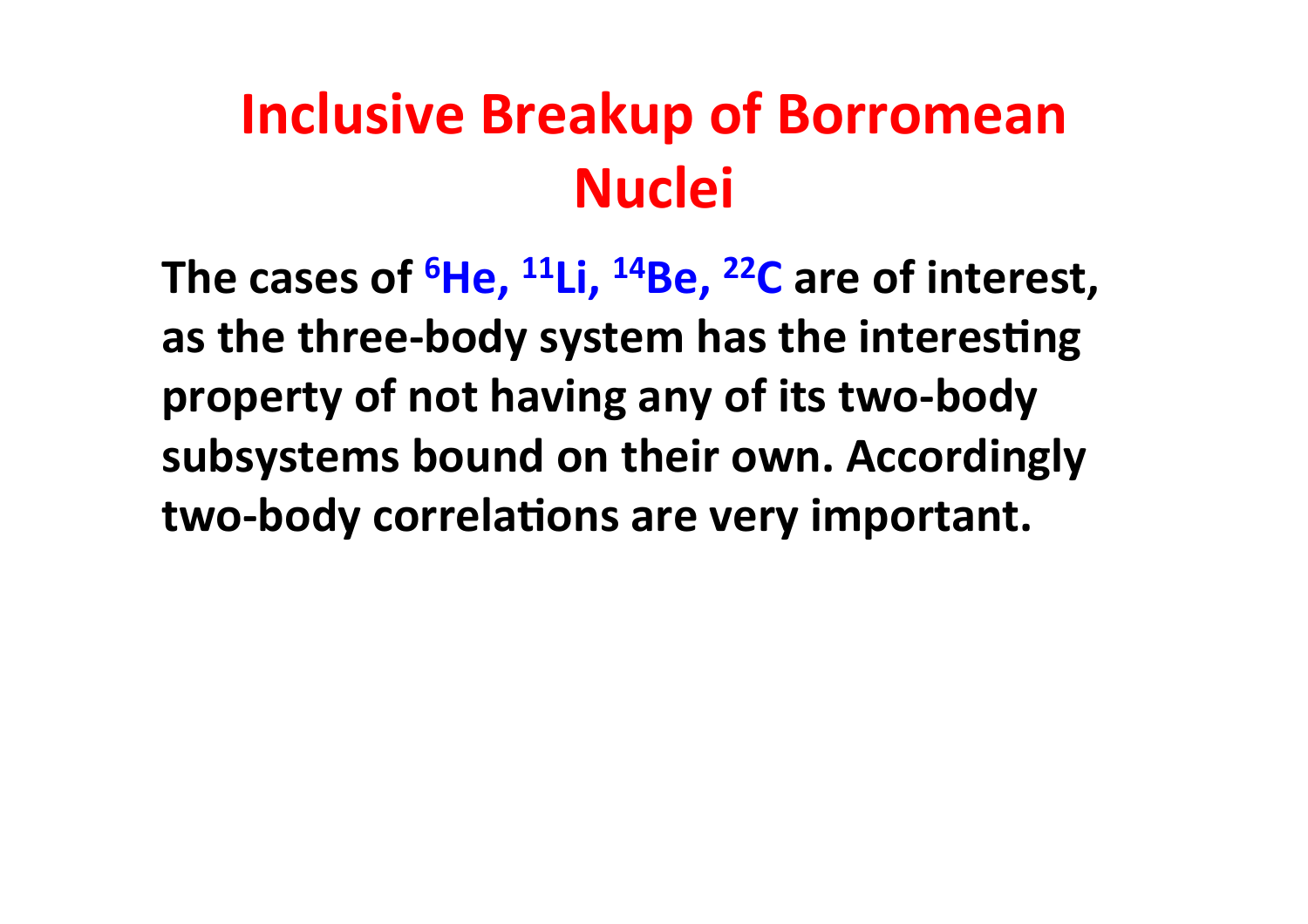These correlations are clearly felt in the

1)EB cross section through the two neutron scattering wave function,  $\psi^{(+)}_{(2n)}$ 

and through

2) The three-body absorption in the NEB cross section, represented by  $W_{3B}$ , where 3B stands here for the  $n + n +$ A system.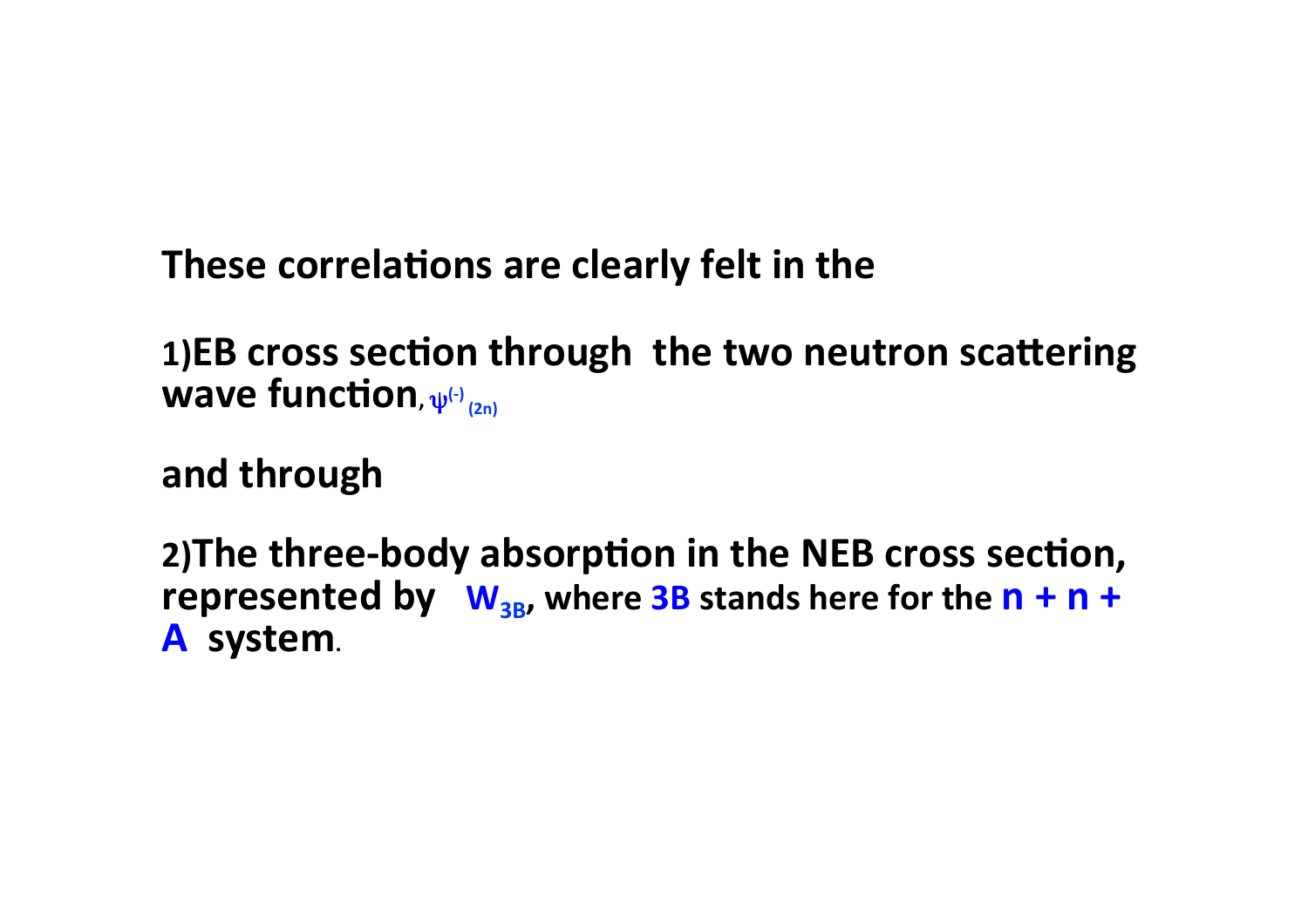### **Conclusions**

- The inclusive breakup cross section contains **invaluable information about the reaction** cross section of the two-body subsystem in the case of two-fragments clustered projectile.
- The Surrogate method as applied to (d, p) **reactions uses the theory to obtain the** reaction cross section of the n+A subsystem.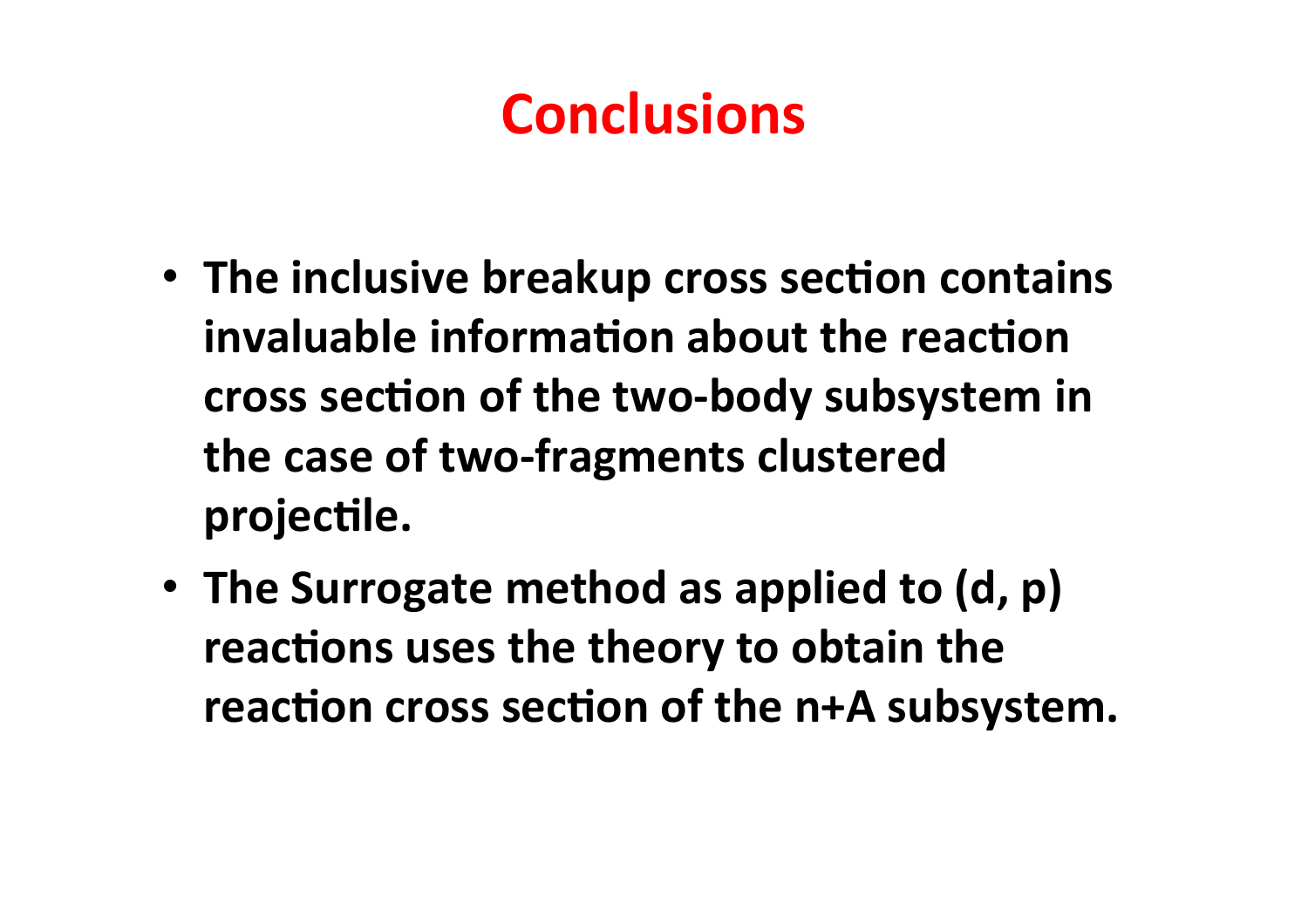- The inclusive breakup cross section contains **invaluable information about the reaction** cross section of the two-body subsystem in the case of two-fragments clustered projectile.
- The Surrogate method as applied to (d, p) **reactions uses the theory to obtain the** reaction cross section of the n+A subsystem.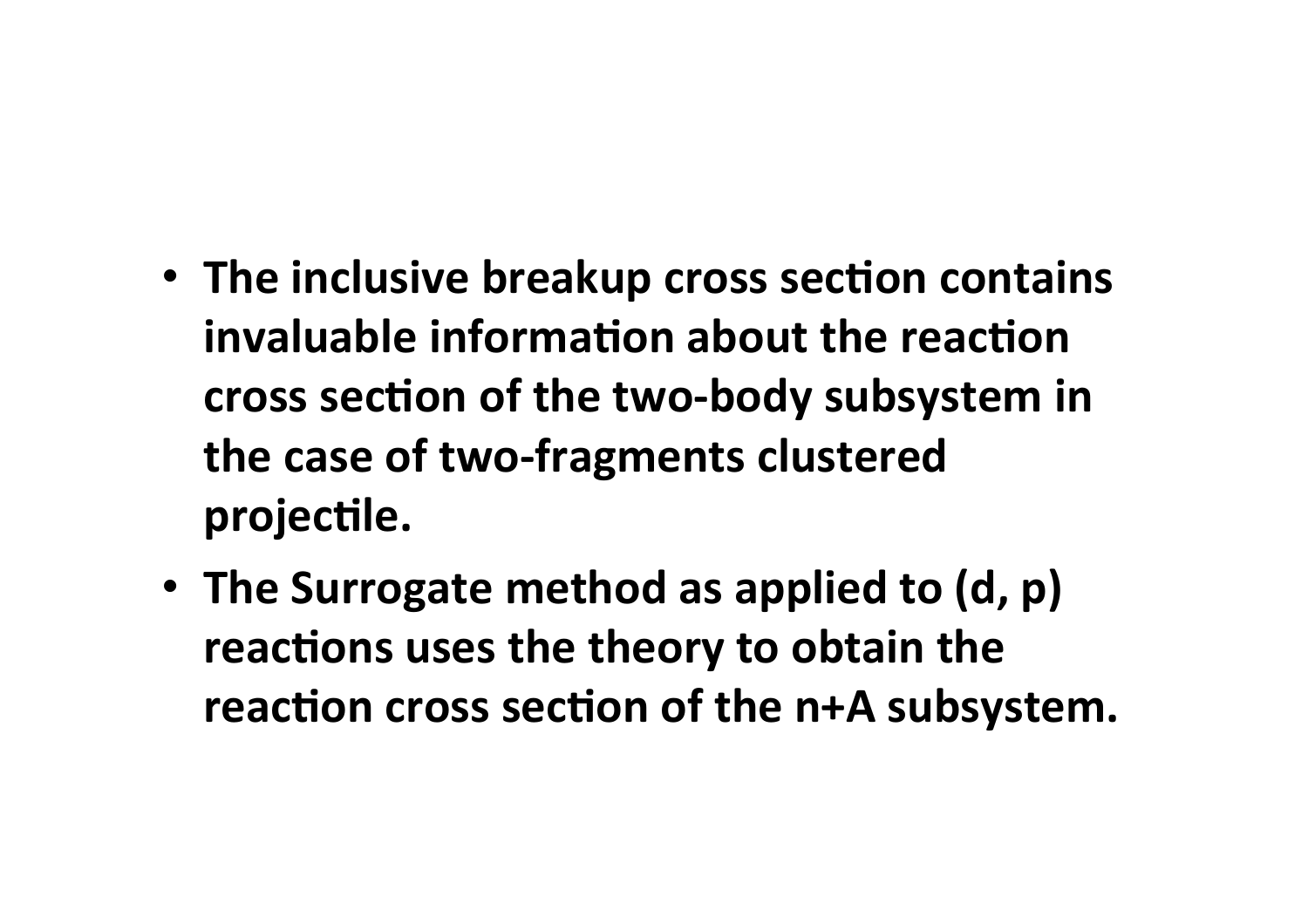• The new theory of 4B inclusive breakup in the case of three-fragments clustered projectiles will allow the extension of the **Surrogate method, to reactions of the type (t, p), and the application to the breakup of** two-neutron halo, Borromean, Nuclei.